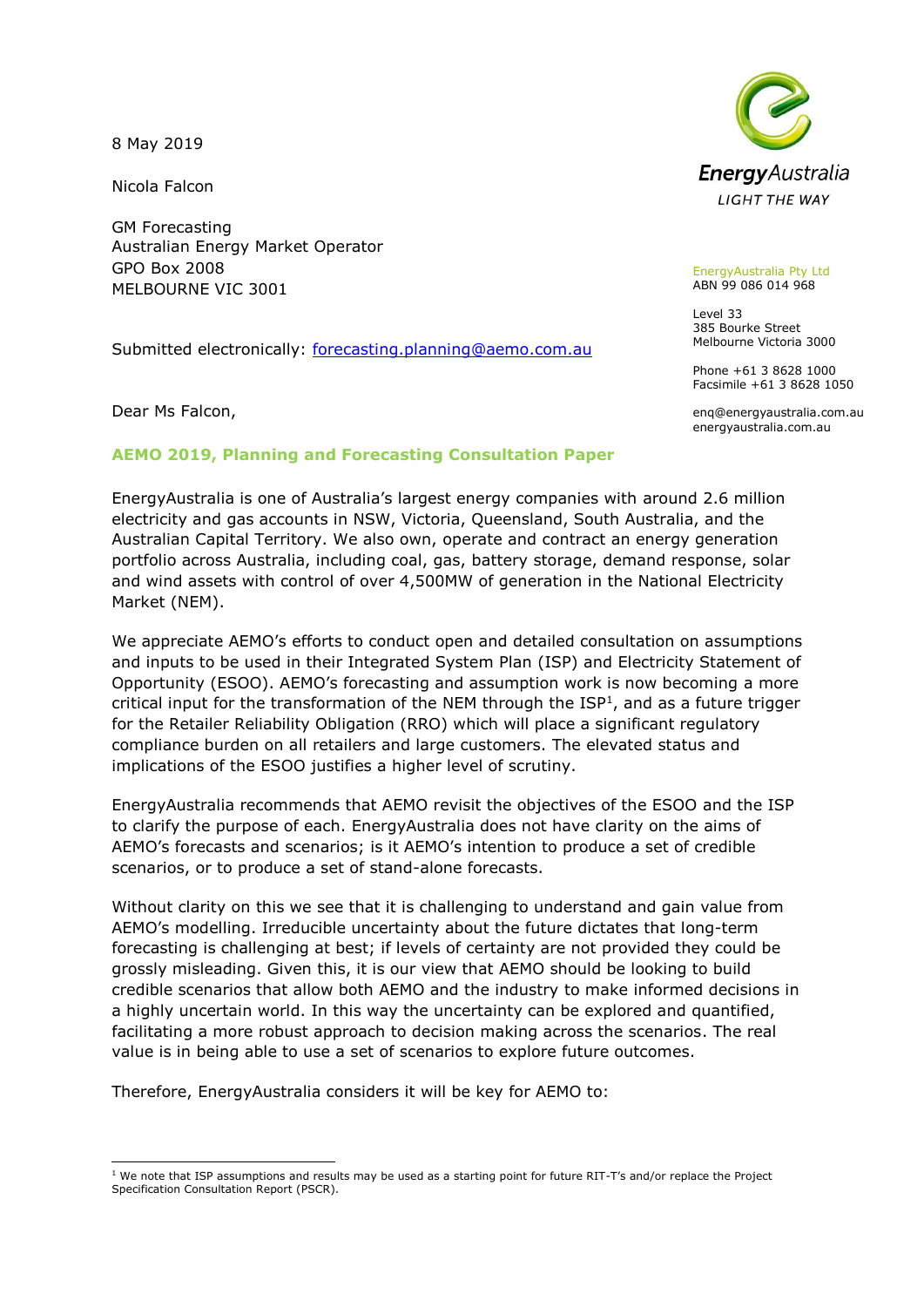- Clearly define scenarios used in both the ESOO and ISP;
- Model generator revenue adequacy and retirement decisions as well as timing;
- Ensure the modelling sufficiently deals with fuel supply adequacy, i.e. ensuring there is enough energy to meet demand even with long periods of low wind, low solar and low water inflows for hydro.

# **Q2: Do you agree that the proposed scenarios outlined in this section provide plausible and internally consistent future worlds for use in planning and forecasting? Do they provide sufficient stretch for forecasting and planning purposes? How could they be improved**

In outlining the scenarios, AEMO has not provided sufficient information on the macro variables that underpin them. More discussion is required on the impact of exchange rates, oil and LNG pricing etc. on the framing of the forecast scenarios.

EnergyAustralia seeks clarification on the purpose and construction of the scenarios. Scenarios should be used to test the impact of different assumptions, not to suggest a likely future outcome. The inherent danger in presenting a middle, BAU or 'neutral' scenario is that it is likely to be interpreted as having a high level of certainty. EnergyAustralia believes that decision making should be tested across scenarios for robustness and is unclear why a single case is required. If there is justification for a single 'best estimate' then one possible approach could be a weighted average of credible outcomes, rather than a single best guess of the future path. Care should be taken in applying this approach to ensure it is sensible. For example, where the exit of a generator varies across scenarios it is not sensible to plan for a percentage closure.

Further, developing internally consistent 'book-end' scenarios means that it is more difficult to mix and match different components of the scenarios to develop a hybrid scenario. The high and low scenarios should represent book-ends of all the underlying consumptions in aggregation, with multiple sensitivities used to test particular assumptions and internally consistent paths. For example, the current Neutral scenario for Rooftop PV is higher in the early years than the Strong scenario which makes it difficult to select different combinations of elements of scenarios.

## *Load closures*

EnergyAustralia understands that AEMO intends to smooth the closure of Aluminium smelters over several years in the low scenario. This approach does not reflect a realistic closure profile and will mute the impact on subsequent demand forecasts and supply requirements. It is important to preserve the bulk step change, reciprocating the step changes that are captured for changes in generation capacity.

We understand that there may be some sensitivity around publishing the exact load size of the smelters, however, it appears that this information is already available in the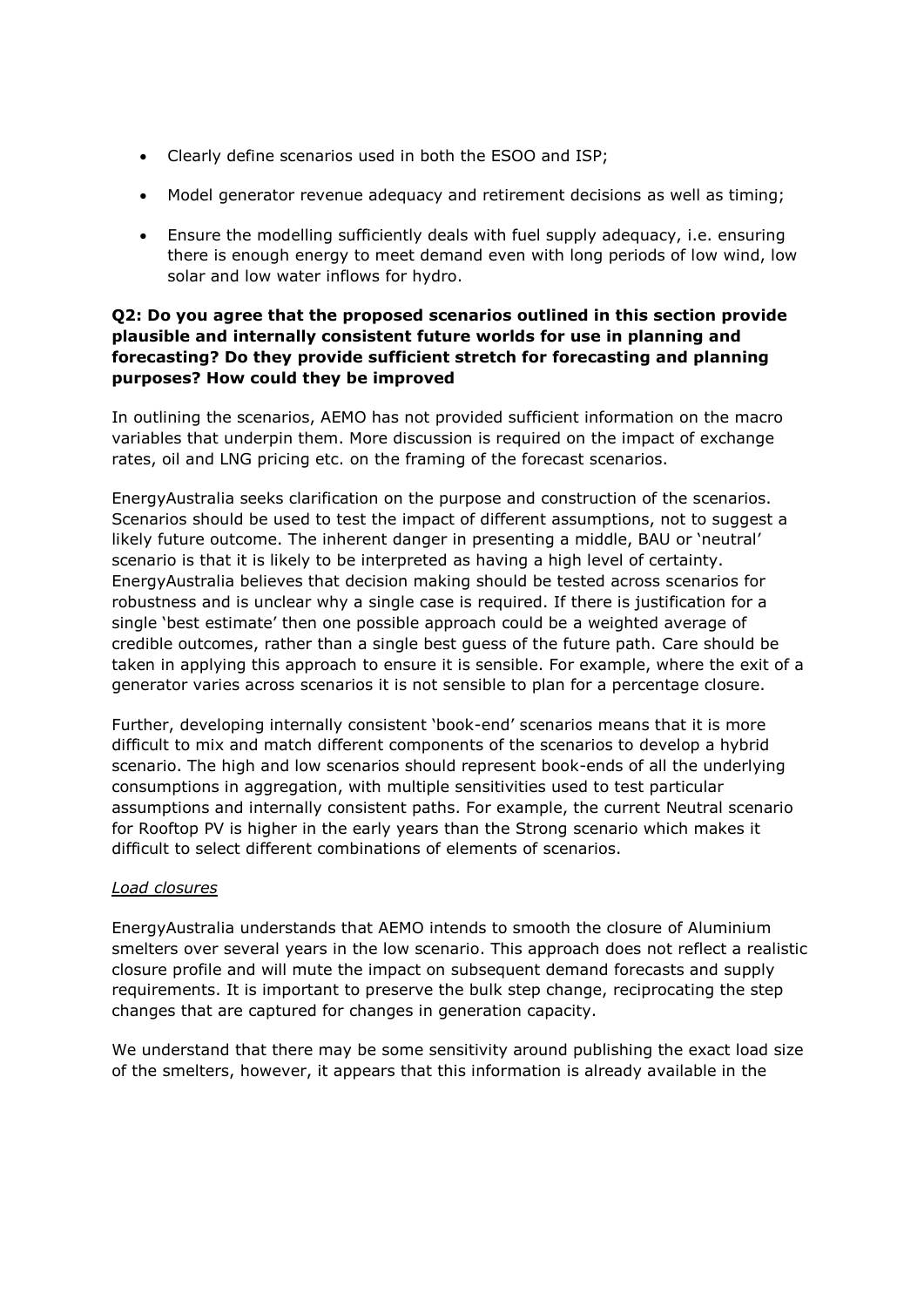public domain<sup>23</sup>. This information could be used to indicate the approximate size of the load subject to a step change which adds to the credibility of the scenarios.

If AEMO needs to withhold the exact values of the load size, this could be done by creating a very small tail. The exact values will also be obscured by other changes in the demand profile of the remaining industrial consumers under the low scenario. EnergyAustralia strongly encourages AEMO to take a 'materially correct' approach rather than a 'precisely wrong' one.

Further, AEMO do not need to predict a closure date, rather reflect the impact of closure at the end of known subsidy arrangements in a scenario. In doing this, AEMO is not making a statement about expected closure, rather it is providing useful information to the market about how the system would respond if the plants were to close at that time.

#### *Policy scenarios*

-

While we recognise that AEMO does not wish to make political statements about future energy policy, industry places a high value on AEMO providing information to the market about possible future outcomes under different conditions. To this end, it would be prudent for AEMO to test the outcome of proposed federal and state targets for renewable generation. For example, the current Federal Labour policy of a 50% renewables and 45% emissions reduction, Victorian government 40% renewable energy target for the state.<sup>456</sup> EnergyAustralia believes that these reflect more likely approaches to emissions reduction in the current political climate than defining an emissions trajectory up front.

## **Q3: What additional sensitivities should be explored that could materially impact power system planning**

#### *Energy adequacy/extreme weather sensitivity*

EnergyAustralia recommends that AEMO consider a sensitivity to model the impact of extreme drought conditions, through coincident load traces for low levels of hydro and wind generation, on the supply-demand balance. Higher penetration of renewable generation means that weather is a much more important factor for supply, where historically it has been limited to material impacts on demand only.

A minor issue, but worthy of consideration will be the impacts of solar eclipses, for example there will be one in 2028. While there is plenty of time to plan, there is also plenty of certainty around this event and it would be prudent to plan as far in advance as possible.

<sup>2</sup> AFR reported 510MW energy requirement for Portland (20 Jan 2017, [https://www.afr.com/business/energy/electricity/agl](https://www.afr.com/business/energy/electricity/agl-energy-seals-power-deal-for-alcoas-portland-smelter-20170120-gtv2ug)[energy-seals-power-deal-for-alcoas-portland-smelter-20170120-gtv2ug\)](https://www.afr.com/business/energy/electricity/agl-energy-seals-power-deal-for-alcoas-portland-smelter-20170120-gtv2ug)

<sup>3</sup> Tomago is approximately 960MW. Tomago Aluminium Co. Pty. Ltd., *Submission to Independent Review into the Future Security of the National Electricity Market*, available at [https://www.energy.gov.au/publications/independent-review-future](https://www.energy.gov.au/publications/independent-review-future-security-national-electricity-market-submissions)[security-national-electricity-market-submissions](https://www.energy.gov.au/publications/independent-review-future-security-national-electricity-market-submissions) [accessed 31 March 2019]

<sup>4</sup>Labor's Plan to invest in cheaper cleaner renewable energy, available at [https://www.alp.org.au/policies/cheaper-cleaner](https://www.alp.org.au/policies/cheaper-cleaner-renewable-energy/)[renewable-energy/](https://www.alp.org.au/policies/cheaper-cleaner-renewable-energy/) [accessed 8 May 2019]

<sup>&</sup>lt;sup>5</sup> A Shorten Labour Government will take real action on climate change, available at [https://www.alp.org.au/policies/real](https://www.alp.org.au/policies/real-action-on-climate-change/)[action-on-climate-change/](https://www.alp.org.au/policies/real-action-on-climate-change/) [accessed 8 May 2019]

<sup>6</sup> Victoria's renewable energy targets, available at [https://www.energy.vic.gov.au/renewable-energy/victorias-renewable](https://www.energy.vic.gov.au/renewable-energy/victorias-renewable-energy-targets)[energy-targets](https://www.energy.vic.gov.au/renewable-energy/victorias-renewable-energy-targets) [accessed 8 May 2019]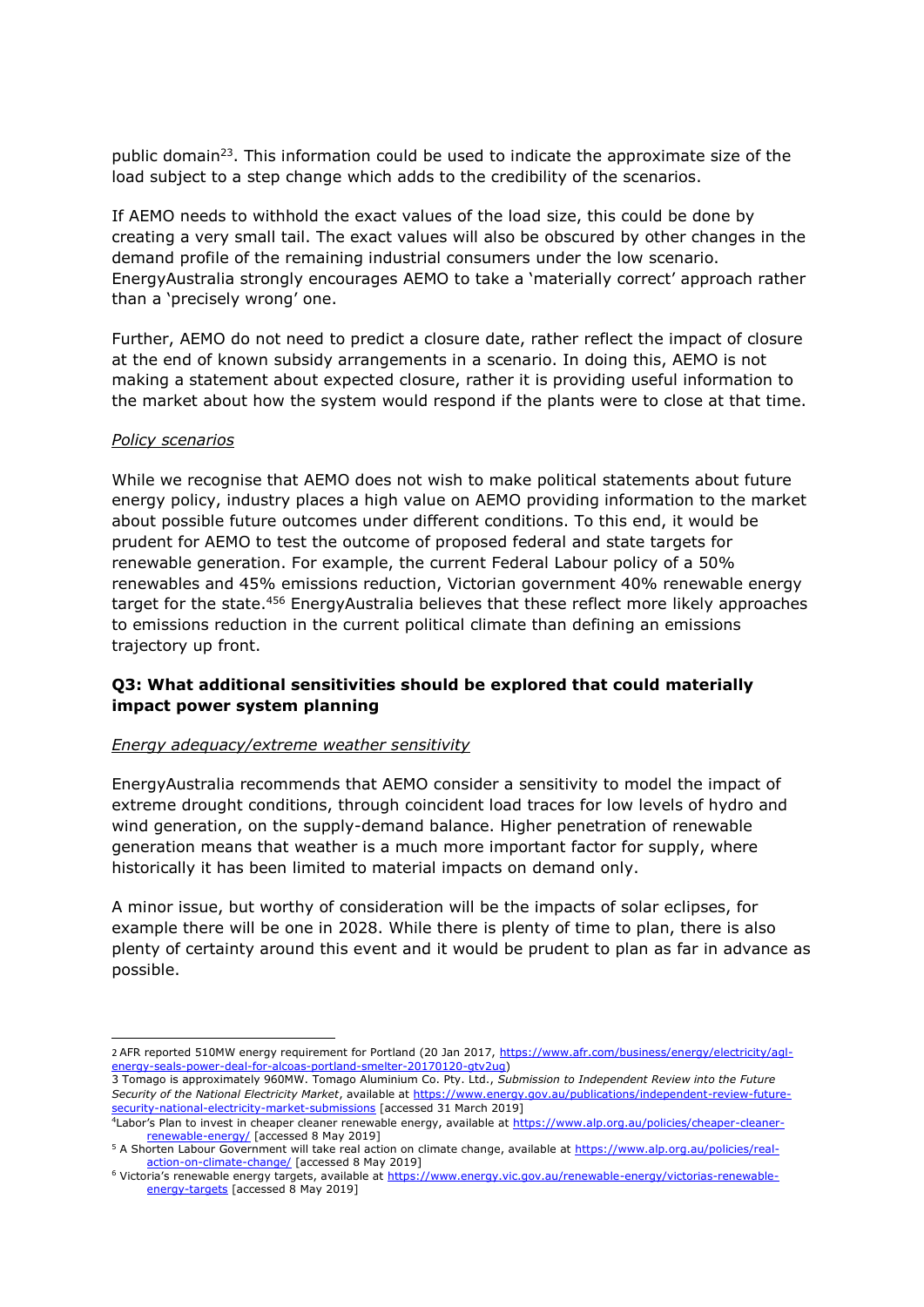## *Virtual Power Plants (VPP)*

VPP operations are highly speculative at present. It is assumed that they will operate with perfect foresight, but this may not be the case. The impact of different operating profiles should be tested as a sensitivity.

# **Q4: Proposed inputs and assumptions provide reasonable basis for assessing future energy market. Suggestions for improvement, particularly for embedded investments, large scale generation and network and non-network options**

EnergyAustralia has provided feedback, comments, questions and clarifications on a number of the inputs and assumptions outlined in the consultation paper.

## *Rooftop PV*

- $\circ$  Are end-of-life plans for existing solar installations considered, for example where existing panels are retrofitted with larger, or more efficient, units.
- $\circ$  EnergyAustralia considers that the starting point for installations for 2018-19 may be too low given state government announcements for subsidised rooftop PV and battery installations<sup>7</sup> that were made following completion of CSIRO's work.
- $\circ$  Can AEMO provide more information about the solar zone profiles? The data available on AEMO's website contains minimal commentary on the shape and the data used to derive the profiles and whether there are any correlations in these traces between regions and with wind output. For example, can AEMO define what they mean by high wind traces, versus low wind traces? This is also an issue for solar as well.

## *New generation*

 $\circ$  In EnergyAustralia's experience, even with a permitted site, OCGT build times are at least 2 years. Given the timeline of other associated activities such as development, permitting and approval times we do not agree with a total lead time of 1 year as proposed by AEMO. For permitted sites, two years seems reasonable but for unpermitted sites three years seems more realistic.

## *Forced outage rate*

- $\circ$  EnergyAustralia supports AEMO's intention to use site-based forced outage rates, rather than regional averages. While this approach will reduce transparency for participants in replicating AEMO's results, it will improve the rigour of the forecasts. AEMO should engage with participants to verify that assumptions on current and expected future outage rate as are appropriate.
- $\circ$  We encourage AEMO to review partial de-rating to ensure they realistically capture the frequency and volume (MW levels) of these. EnergyAustralia

<sup>7</sup> Victoria's Solar Homes Package <https://www.solar.vic.gov.au/>

South Australia's Home Solar Scheme [https://www.sa.gov.au/topics/energy-and-environment/energy-efficient-home](https://www.sa.gov.au/topics/energy-and-environment/energy-efficient-home-design/solar-photovoltaic-systems)[design/solar-photovoltaic-systems](https://www.sa.gov.au/topics/energy-and-environment/energy-efficient-home-design/solar-photovoltaic-systems)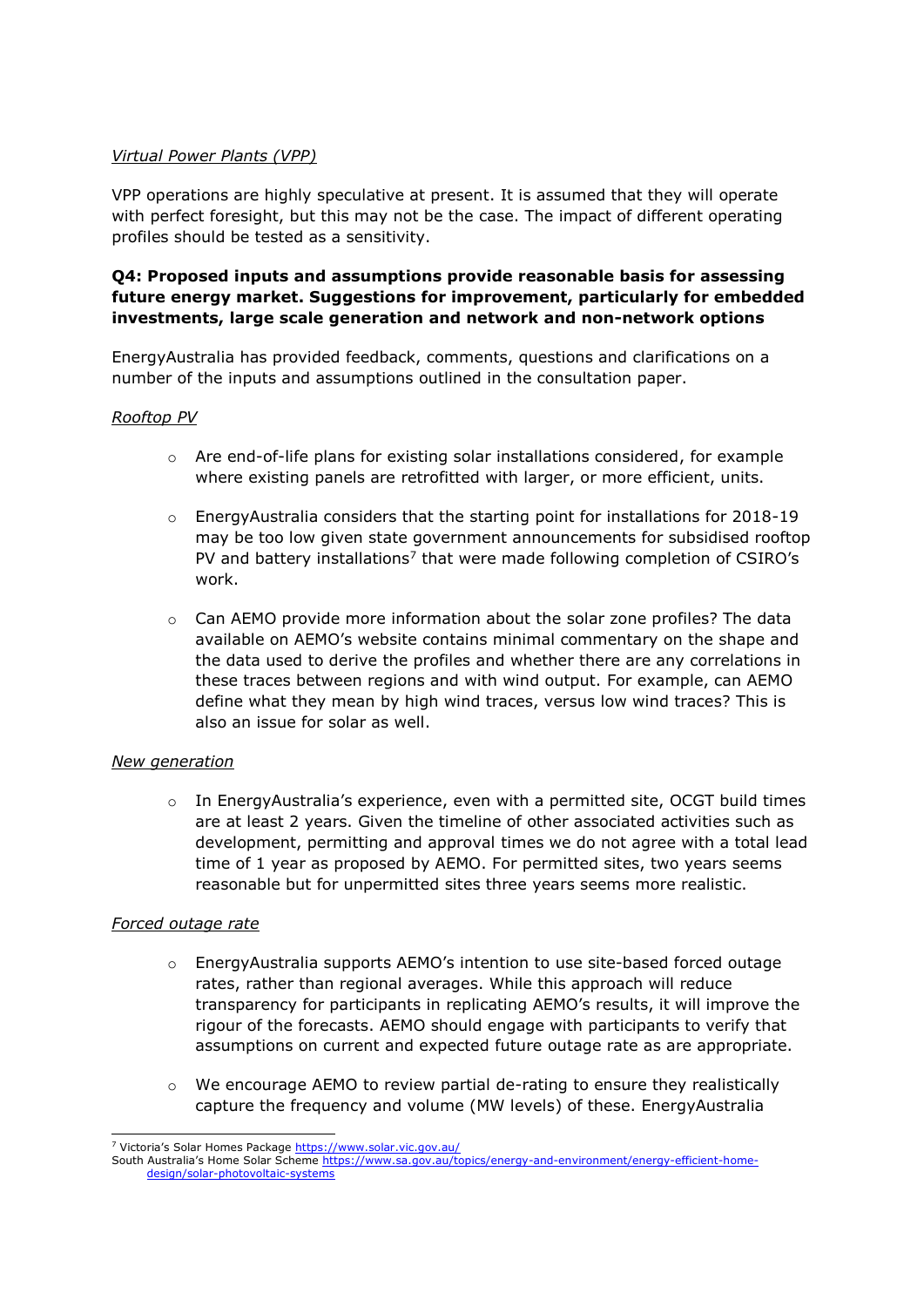understands that Plexos allows for bands of partial derating with associated times and believes this is a more accurate approach.

### *Fuel adequacy*

- $\circ$  There has been a strong focus on capacity investment but AEMO should undertake work to strengthen their energy assumptions contingent on fuel adequacy. In particular:
	- o Ensure coincident low water and low wind conditions due to drought are captured in the traces
	- o Ensure that coal supply is not assumed to be infinitely flexible as coal generation plants and mine sites are often constrained by contracted delivery schedules and corresponding mine plans. For significant volumes this is determined by long term contractual arrangements which can take years to negotiate. While additional temporary coal can be acquired in theory, AEMO is encouraged to assess if power stations are capable of physically receiving and/or utilising these theoretical coal purchases.

## *Battery storage*

- $\circ$  Does the analysis include cycle restrictions and degradation rates where battery capacity reduces over time?
- $\circ$  Can AEMO provide more detail on the basis for the starting point for the battery storage forecasts. Is this based on Demand Side Participation data, or another source?
- $\circ$  Does AEMO assume that VPPs operate with foresight as this may not reflect reality? AEMO should consider different VPP operations as a sensitivity.

### *Electric Vehicles*

- $\circ$  Can AEMO provide more clarity on how EV charging impacts Maximum Demand forecasts as erroneous intra-day charging patterns could artificially inflate Maximum Demand forecast?
- o Broad EV adoption is likely to be accompanied by smart chargers and retail tariffs to encourage charging away from the evening peak. On this basis it is unrealistic to assume evening/convenience charging would be the predominant charging profile and doing so will create significant additional network investment requirements.

### *Weighted Average Cost of Capital (WACC)*

 $\circ$  It is our observed view that historically renewable projects generally have a lower WACC for generation contracted under a PPA, rather than merchant projects. We consider that in the future these WACC's are likely to be higher due to the increased risk resulting from MLF, congestion and connection risk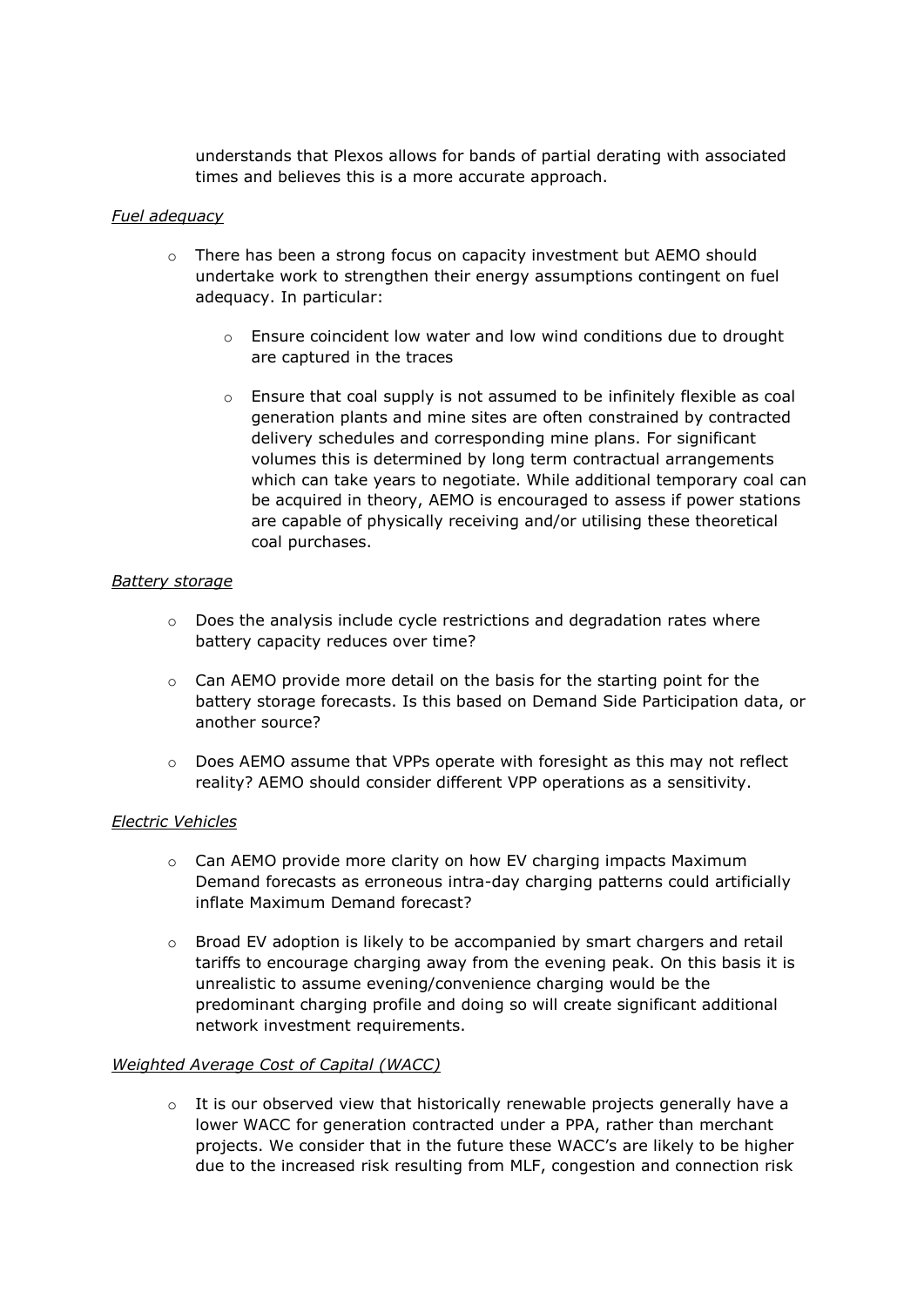(for example, do no harm). We would encourage AEMO to review these assumptions with appropriate parties to confirm this.

## **Q6: AEMO seek specific feedback on:**

## **a) List of candidate generation technologies**

AEMO needs to provide further clarity on whether battery and pumped storage are included in the list of candidate technology. In our view this is not clear.

## **b) Current and future generation technology costs**

Pumped hydro costs – We agree these are more credible cost numbers, noting they still appear to be at the low end of the spectrum.

## **c) Generator fixed O&M costs, noting the inclusion of fixed costs associated with mines**

### *Gas prices*

- $\circ$  It is our view that AEMO's range of gas prices across their scenarios is not broad enough to capture future uncertainties in gas prices, for example the potential that LNG import terminals may be build in Australia. Given this, it would be beneficial if AEMO could provide more clarity on what their neutral gas scenario (for example) is intended to capture? What developments does this include?
- o Has AEMO considered the TUOS charges appropriately? For example, Jeeralang has lower prices than Newport. As a peaking gas plant, Jeeralang's costs should be higher to smear the transport costs over fewer MWh.

### *Coal costs*

- $\circ$  Can AEMO use more recent cost data than 2016 numbers as these will be out of date when the final reports are published in 2020.
- $\circ$  Can AEMO report the costs in Mt not MJ/\$ as using a more conventional metric will assist in assessment of the data.

## **d) Appropriateness of AEMO's assumptions around various storage technologies**

No specific comments

### **e) Approach on generator retirements, including appropriate costs to convert existing CCGTs to OCGTs providing a peaking role**

EnergyAustralia believes that generator retirements should be assessed through economic assessment within each scenario and not through assuming arbitrary 'end of life' dates. As such, AEMO need to carefully consider how to capture all revenue streams for generation including contract market revenue streams.